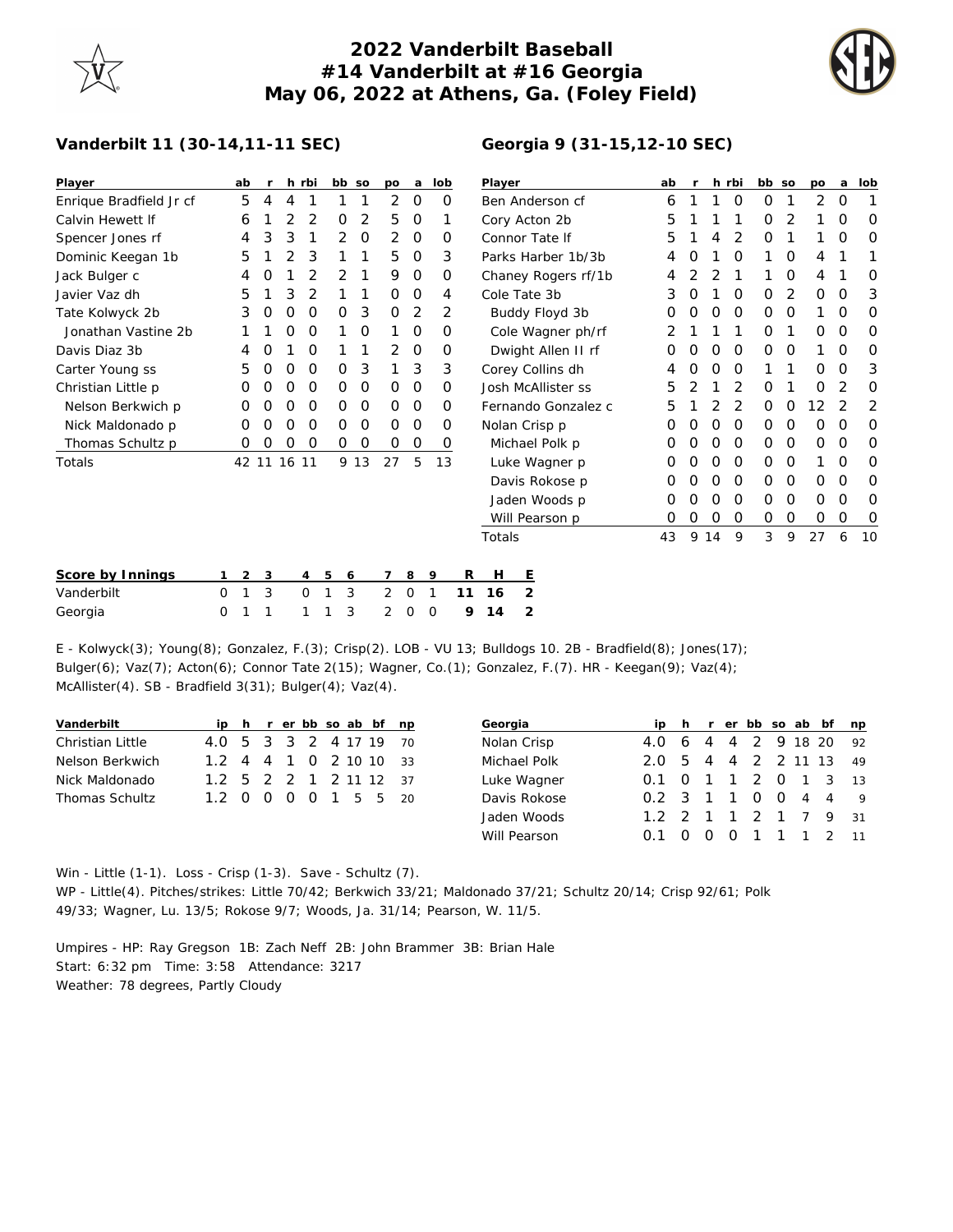



| Score by Innings<br>1 2 3 4 5 6 7 8 9 R H E |  |  |  |                           |  |  |  |
|---------------------------------------------|--|--|--|---------------------------|--|--|--|
| Vanderbilt                                  |  |  |  | 0 1 3 0 1 3 2 0 1 11 16 2 |  |  |  |
| Georgia                                     |  |  |  | 0 1 1 1 1 3 2 0 0 9 14 2  |  |  |  |

Vanderbilt starters: 51/cf Bradfield; 21/lf Hewett; 34/rf Jones;

 12/1b Keegan; 16/c Bulger; 2/dh Vaz; 6/2b Kolwyck; 11/3b Diaz; 9/ss Young; 42/p Little;

Georgia starters: 44/cf Be Anderson; 9/2b Acton; 23/lf Connor Tate; 8/1b Harber; 20/rf Rogers; 15/3b Cole Tate; 6/dh Collins; 28/ss McAllister; 13/c Gonzalez, F.; 11/p Crisp;

Vanderbilt 1st - Bradfield struck out, out at first c to 1b (1-2 KFBS). Hewett struck out looking (0-2 SFK). Jones walked (3-2 FKBBBB). Keegan struck out looking (0-2 KKK). 0 runs, 0 hits, 0 errors, 1 LOB.

Georgia 1st - Be Anderson struck out swinging (0-2 KFS). Acton struck out swinging (2-2 BKFBS). Connor Tate struck out swinging (3-2 FBKBBS). 0 runs, 0 hits, 0 errors, 0 LOB.

Vanderbilt 2nd - Bulger flied out to rf (0-1 K). Vaz homered to right field, RBI (3-2 KBFBB). Kolwyck struck out swinging (3-2 BBSBFS). Diaz singled to left field (3-2 KBBFFB). Young struck out swinging (0-2 KKS). 1 run, 2 hits, 0 errors, 1 LOB.

Georgia 2nd - Harber singled to right field (0-1 F). Rogers reached on a fielder's choice (1-1 BF); Harber out at second 2b to ss. Cole Tate singled to right field (2-0 BB); Rogers advanced to second. Collins walked (3-2 KKBBFFFBB); Cole Tate advanced to second; Rogers advanced to third. McAllister grounded out to ss, RBI (0-0); Collins advanced to second; Cole Tate advanced to third; Rogers scored. Gonzalez, F. popped up to rf (1-2 FFFBF). 1 run, 2 hits, 0 errors, 2 LOB.

Vanderbilt 3rd - Bradfield singled to center field (3-2 BKBBK). Hewett struck out swinging (1-2 KFFFBS). Bradfield stole second. Bradfield advanced to third on an error by p, failed pickoff attempt. Jones doubled to center field, RBI (1-2 KFB); Bradfield scored. Keegan homered to left field, 2 RBI (0-0); Jones scored. Bulger struck out swinging (2-2 FBFFBS). Vaz walked (3-2 BBBKKB). Kolwyck struck out looking (0-2 SKK). 3 runs, 3 hits, 1 error, 1 LOB.

Georgia 3rd - Be Anderson singled to right field (2-0 BB). Acton popped up to lf (2-1 BSB). Be Anderson advanced to second on a wild pitch. Connor Tate doubled to center field, RBI (3-1 BKBB); Be Anderson scored. Harber walked (3-2 BBSBKB). Rogers fouled out to 1b (1-0 B). Cole Tate struck out swinging (0-2 KSS). 1 run, 2 hits, 0 errors, 2 LOB.

Vanderbilt 4th - Diaz grounded out to ss (1-1 KB). Young struck out swinging (2-2 FFBFBS). Bradfield doubled to right field (3-2 KBKFBBF). Hewett popped up to 2b (0-2 FK). 0 runs, 1 hit, 0 errors, 1 LOB.

Georgia 4th - Collins grounded out to ss (1-1 KB). McAllister homered to left field, RBI (1-0 B). Gonzalez, F. popped up to cf (0-1 S). Be Anderson flied out to cf (1-0 B). 1 run, 1 hit, 0 errors, 0 LOB.

Vanderbilt 5th - Polk to p for Crisp. Jones walked (3-2 BBKBFB). Keegan grounded out to ss (3-2 BKBSFFB); Jones advanced to second. Bulger flied out to cf (0-2 KF). Vaz doubled to center field, RBI (1-0 B); Jones scored. Kolwyck struck out swinging (0-2 KKS). 1 run, 1 hit, 0 errors, 1 LOB.

Georgia 5th - Berkwich to p for Little. Acton grounded out to 2b (2-1 SBB). Connor Tate doubled to left field (3-1 BBFB). Harber lined out to 3b (1-0 B). Rogers singled to left field, RBI (1-2 BSS); Connor Tate scored. Cole Tate struck out looking (0-2 KSK). 1 run, 2 hits, 0 errors, 1 LOB.

Vanderbilt 6th - Diaz flied out to rf (0-2 KS). Young struck out swinging (0-2 SKFS). Bradfield singled to shortstop (0-0). Bradfield stole second, advanced to third on an error by c. Hewett singled to shortstop, RBI (3-2 KBBKBF); Bradfield scored. Jones singled to center field, advanced to second on the throw (1-0 B); Hewett advanced to third. Keegan intentionally walked (0-0). Bulger doubled to right field, 2 RBI (2-1 BKB); Keegan advanced to third; Jones scored; Hewett scored. Vaz flied out to rf (2-2 BFSB). 3 runs, 4 hits, 1 error, 2 LOB.

Georgia 6th - Collins struck out swinging (1-2 KBSS). McAllister reached on an error by 2b (2-1 KBB). Gonzalez, F. doubled to left field, RBI (0-0); McAllister scored, unearned. Be Anderson flied out to lf (0-0). Acton doubled to right field, RBI (2-2 KBBF); Gonzalez, F. scored, unearned. Maldonado to p for Berkwich. Connor Tate singled to right field, RBI (2-1 BBK); Acton scored, unearned. Vastine to 2b for Kolwyck. Harber reached on a fielder's choice (0-1 S); Connor Tate out at second ss to 2b. 3 runs, 3 hits, 1 error, 1 LOB.

Vanderbilt 7th - Floyd to 3b for Cole Tate. Wagner, Lu. to p for Polk. Vastine walked (3-1 BSBBB). Diaz walked (3-2 KBBFFBB); Vastine advanced to second. Young popped up to p (0-0). Rokose to p for Wagner, Lu.. Bradfield singled to right field, advanced to second on the throw, RBI (1-1 KB); Diaz advanced to second, out at third rf to c to 3b; Vastine scored. Hewett singled to center field, RBI (0-1 K); Bradfield scored. Jones singled to center field (0-0); Hewett advanced to second. Keegan popped up to 1b (1-1 FB). 2 runs, 3 hits, 0 errors, 2 LOB.

Georgia 7th - Rogers singled to shortstop (0-1 S). Wagner, Co. pinch hit for Floyd. Wagner, Co. doubled to center field, RBI (2-1 FBB); Rogers scored. Collins grounded out to 1b unassisted (0-0); Wagner, Co. advanced to third. McAllister struck out swinging (1-2 SSBS). Gonzalez, F. singled to shortstop, RBI (2-1 BBS); Wagner, Co. scored. Be Anderson flied out to lf (3-1 BBBK). 2 runs, 3 hits, 0 errors, 1 LOB.

Vanderbilt 8th - Harber to 3b. Rogers to 1b. Wagner, Co. to rf. Woods, Ja. to p for Rokose. Bulger walked (3-1 FBBBB). Vaz singled to center field (0-1 F); Bulger advanced to second. Vastine grounded out to 3b, interference (2-1 BFB). Diaz struck out swinging (2-2 KBBKS); Vaz stole second; Bulger stole third. Young popped up to cf (0-0). 0 runs, 1 hit, 0 errors, 2 LOB.

Georgia 8th - Acton struck out looking (2-2 KKBFBK). Connor Tate singled to center field (0-0). Harber reached on an error by ss; Connor Tate advanced to third. Rogers walked (3-0 BBBB); Harber advanced to second. Schultz to p for Maldonado. Wagner, Co. struck out looking (1-2 SBFK). Collins flied out to rf (2-2 FBKFBFFF). 0 runs, 1 hit, 1 error, 3 LOB.

Vanderbilt 9th - Allen, Dw. to rf for Wagner, Co.. Bradfield walked